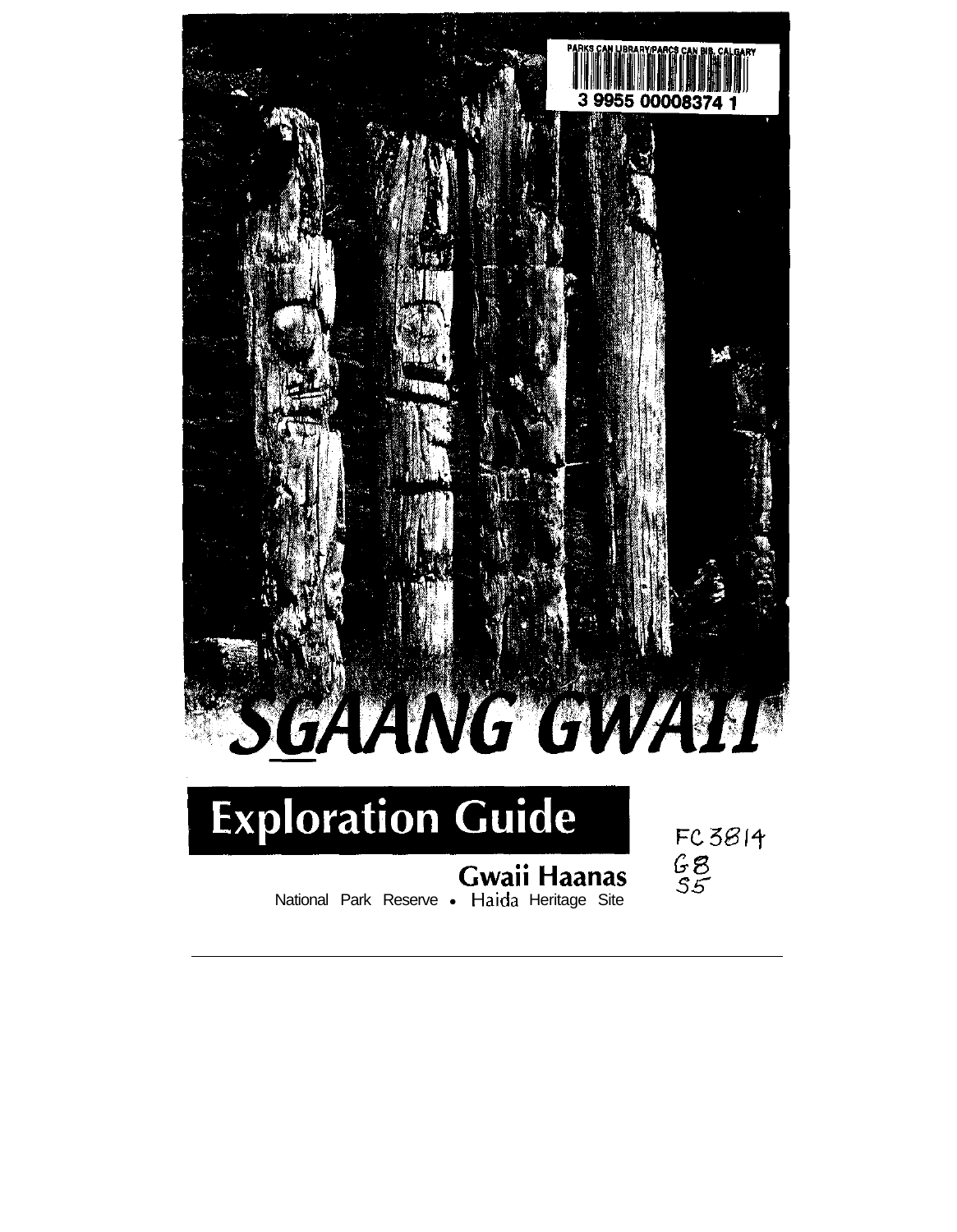

 $\theta$ 

Map of SGaang Gwaii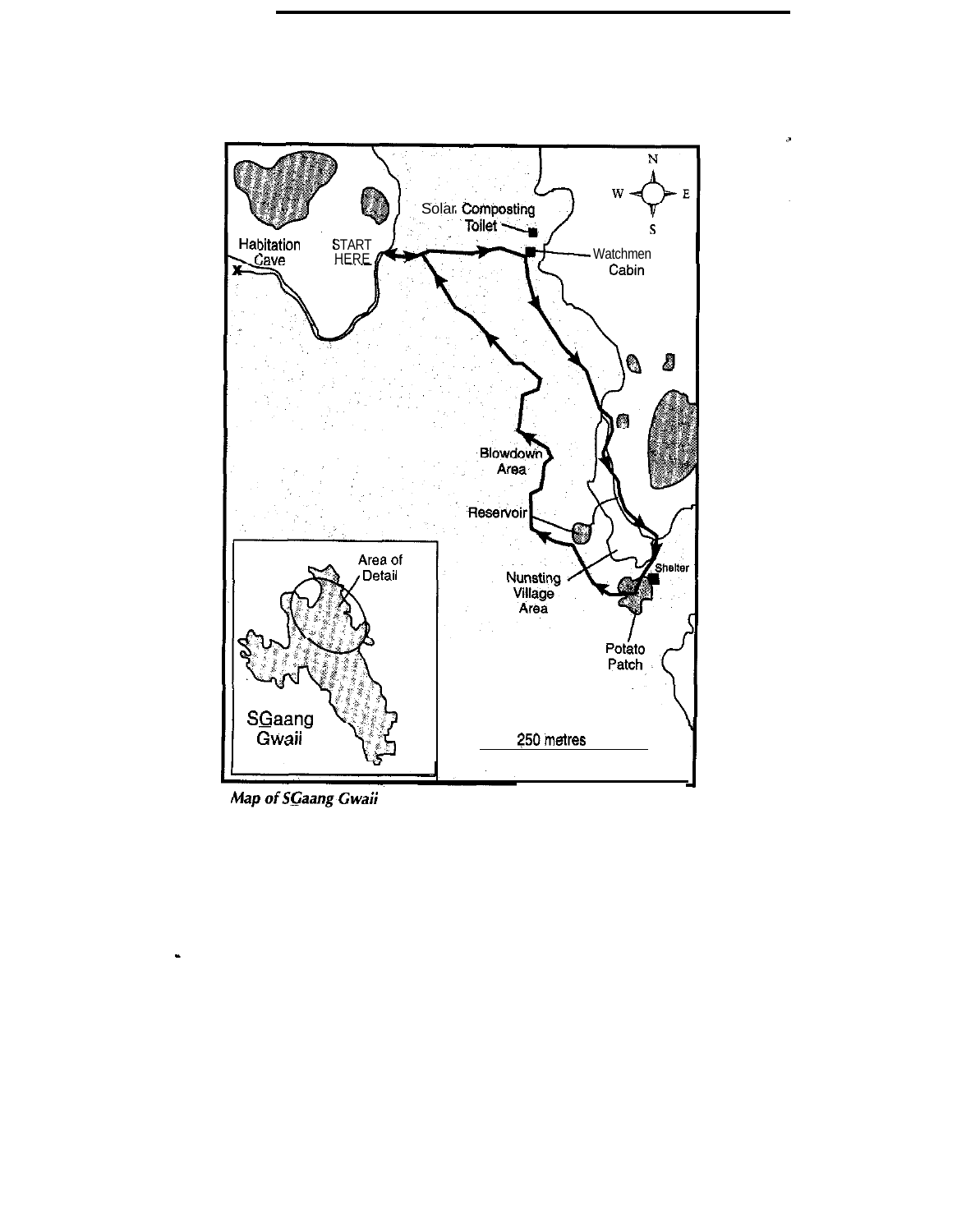

# **Exploration Guide**

## *You can help protect SGaang Gwaii by remembering the following:*

- <sup>l</sup> *Please stay on the trails. Cultural remains such as poles and longhouses are fragile. It is easy to damage these and other cultural artifacts by wandering off the trails and stepping on them without realizing it.*
- <sup>l</sup> *Do not enter caves. You are welcome to view them from the outside but entry is prohibited to ensure your safety and out of respect for the Haida. Many caves were used in the past for habitation and burial purposes by the Haida.*
- <sup>l</sup> *Watch wildlife from a respectful distance.*

-.

<sup>l</sup> *Burrow-nesting seabirds have colonized this isolated island to avoid disturbance. They are susceptible to human activity-particularly physical disturbance of their habitat and sensory disturbance (lights, no;se) of the birds themselves. For the protection of the seabirds, overnight mooring is not permitted. You may moor your vessel while visiting SGaang Gwaii during daylight hours. Keep to the trails to avoid damaging seabird burrows.*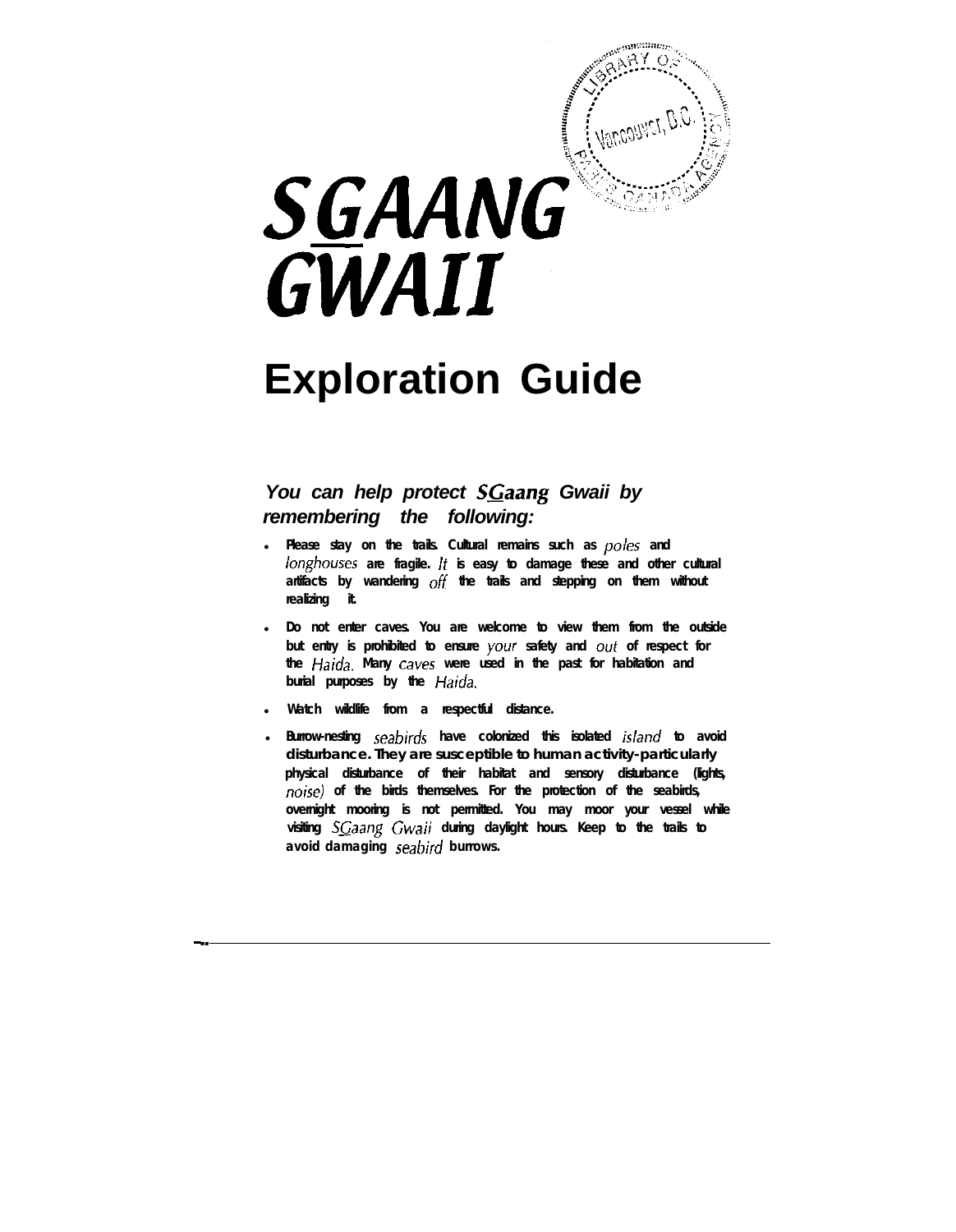

# **HAIDA CWAII WATCHMEN**

The "watchmen" are three carved human figures wearing high hats, seeming to peer out towards the horizon from their lookout atop some Haida poles. These figures represent actual watchmen who were strategically located to be able to detect and to alert the village of an enemy or any other happenings of which he should be aware. This symbol was adopted by the Haida to represent the Haida Gwaii Watchmen Program.

The Haida people, in recognizing that the natural and cultural worlds cannot be separated and that the protection of Gwaii Haanas is essential to sustaining Haida culture, initiated the Watchmen Program as hosts to protect-culturally significant sites. The Watchmen's presence is a critical element in protecting sensitive sites and in educating visitors. Heed their advice during your visit -their knowledge of SCaang Gwaii will add to your understanding of this place; and their direction will help you to avoid damaging its unique features. However, please remember that the Watchmen are not tour guides.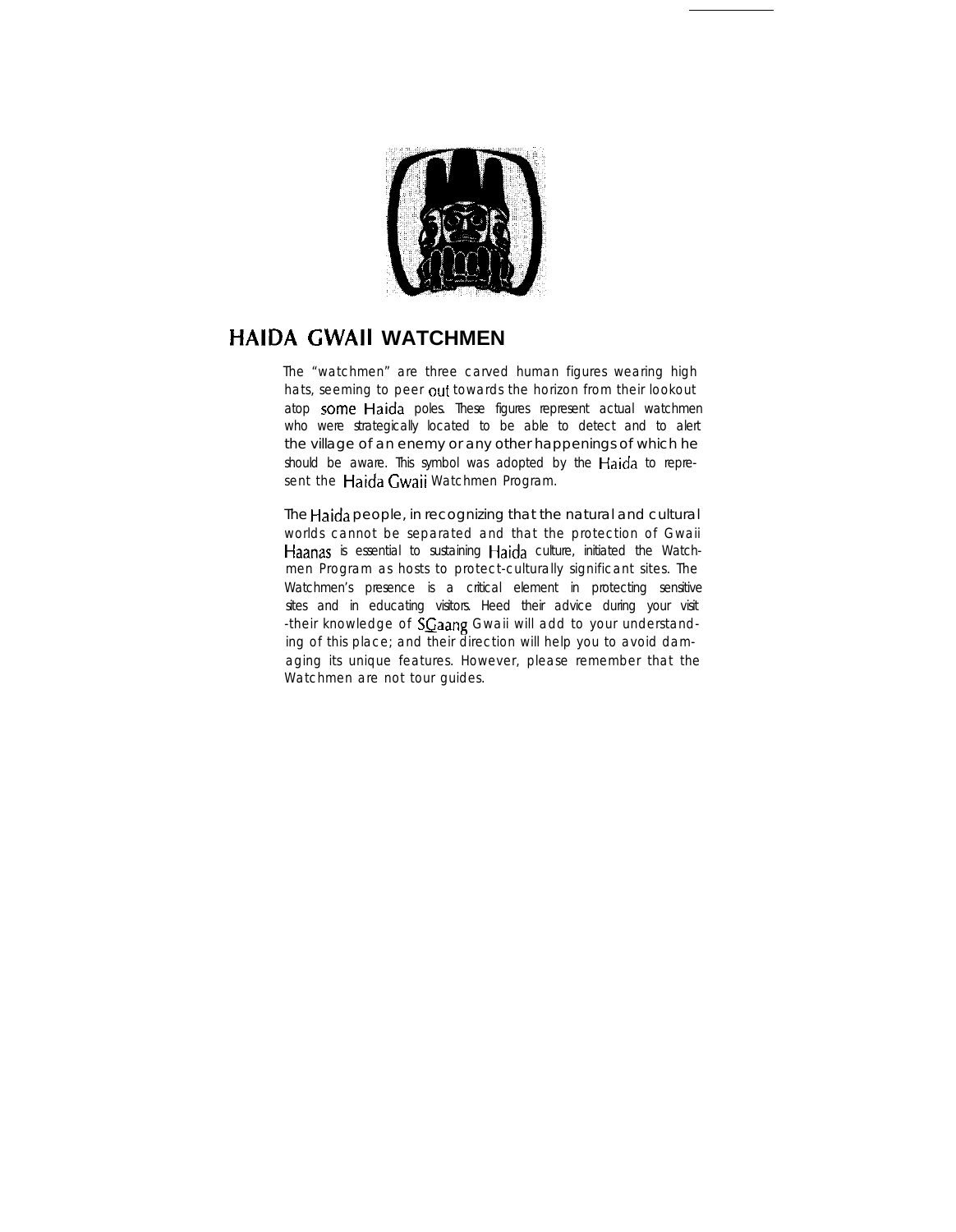# **WELCOME TO SGAANG GWAII**

SGaang Gwaii *(Wailing Island)* is located off the west coast of Kunghit Island at the southern extremity of the Haida Cwaii archipelago. Its Haida name comes from the sound made by *30-40* foot waves as they surge through a hollow of a reef near<br>the island — a sound like a woman wailing.

The Ganxiid Haida chose this place to live because of its sheltered bays and the richness of the surrounding lands and Wa-<br>ters. Nan Sdins — the last village on SCaang Cwaii to be  $occupied$  on a full-time basis  $$ was a winter village situated on the leeward side of the island, shielded from the ocean by a



Trail through Nan Sdins village site.

small islet. Once known as SGaang Gwaii 'Llnagaay (Wailing Island Town), it lost this identity when European traders called the village after its Chief. Thus, SGaang Cwaii 'Llnagaay became known as "Ninstints"  $-$  a mispronunciation of "Nan Sdins," the village Chief of the time. The name translates as "The One Who is Two," a name that reflected that the bearer was so great that he was equal to two men.

Nan Sdins is a site sacred to the Haida. They consider this place more than a village site - here lie the remains of their Haida ancestors; here reside their spirits. Between 1790 and 1890, several thousand Haida died on Haida Cwaii - cut down by epidemics introduced when they made contact with the Europeans and against which they had no defense. On  $SGaang$  Gwaii, many hundreds are buried  $-$  in caves, in mortuary poles and in the earth. As you walk the paths of this island, remember that you are walking among these spirits and that this place is sacred ground.

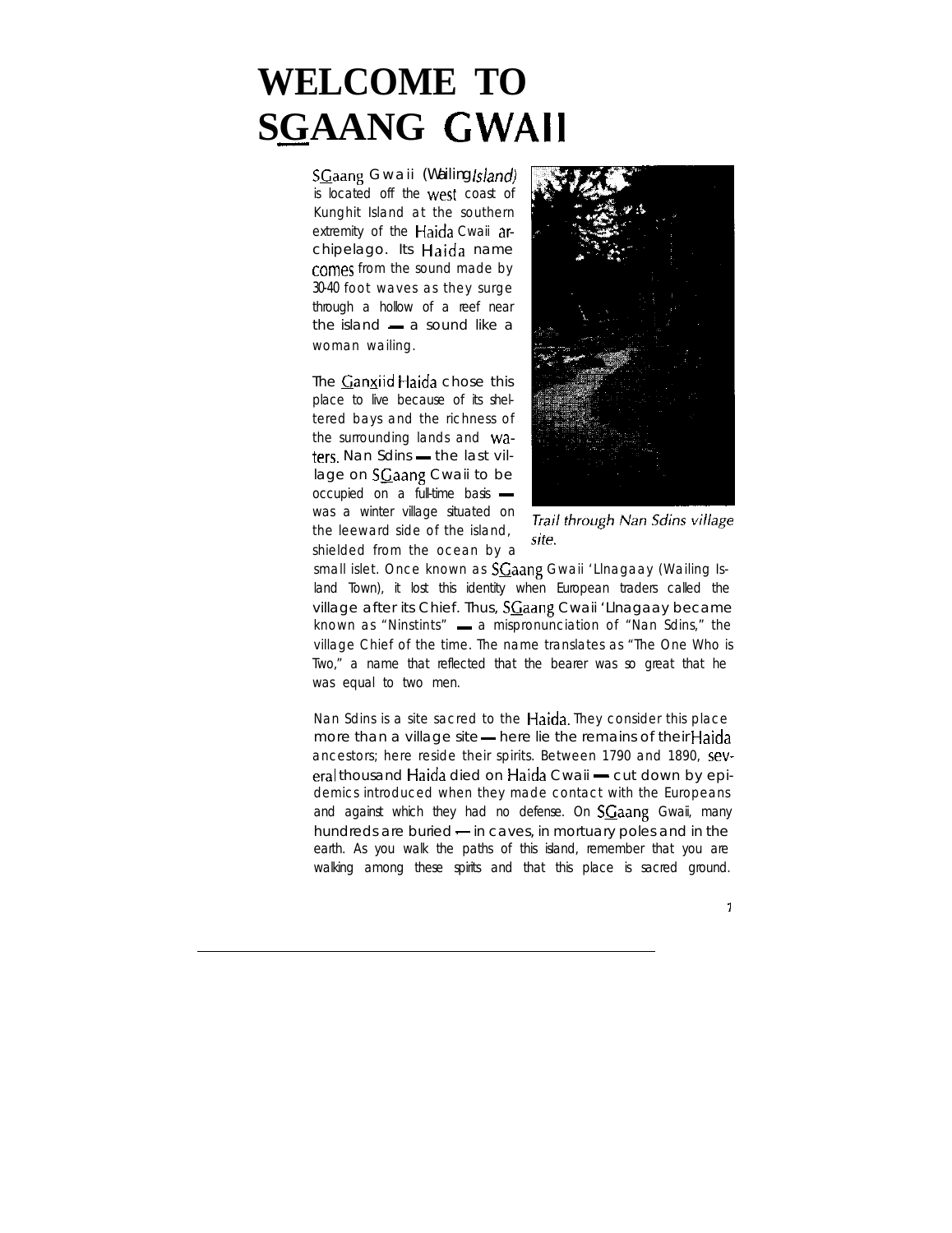

Hereditary Chiefs meeting with management team to discuss preservation of SGaang Gwaii.

#### **PROTECTED FOR THE WORLD**

Nan Sdins is the most important village site connected to the ways and culture **of** the southern Haida known as the Ganxiid. The Historic Sites and Monuments Board of Canada recognized the national historical significance of this place and designated it as a national historic site in 1981. In the same year, UNESCO granted the island World Heritage Site status, reflecting its importance to the global community. The village of Nan Sdins represents the only example in the world of the remains of a traditional Northwest Coast First Nations village site, complete with standing poles and the remains of massive cedar longhouses. Here, evidence of human occupation and use remains in the form of caves, midden sites, upright and fallen poles and a few standing longhouse posts, house pits and beams.

## **A CULTURE SHAPED BY NATURE**

Just as the land and the sea have shaped the Haida culture as a whole, the natural features of  $SGa$ ang Gwaii have shaped the lives of those who have lived here for millennia. The waters surrounding the island are rich with nutrients welling up from the deep Pacific. Large populations of plankton thrive on these nutrients

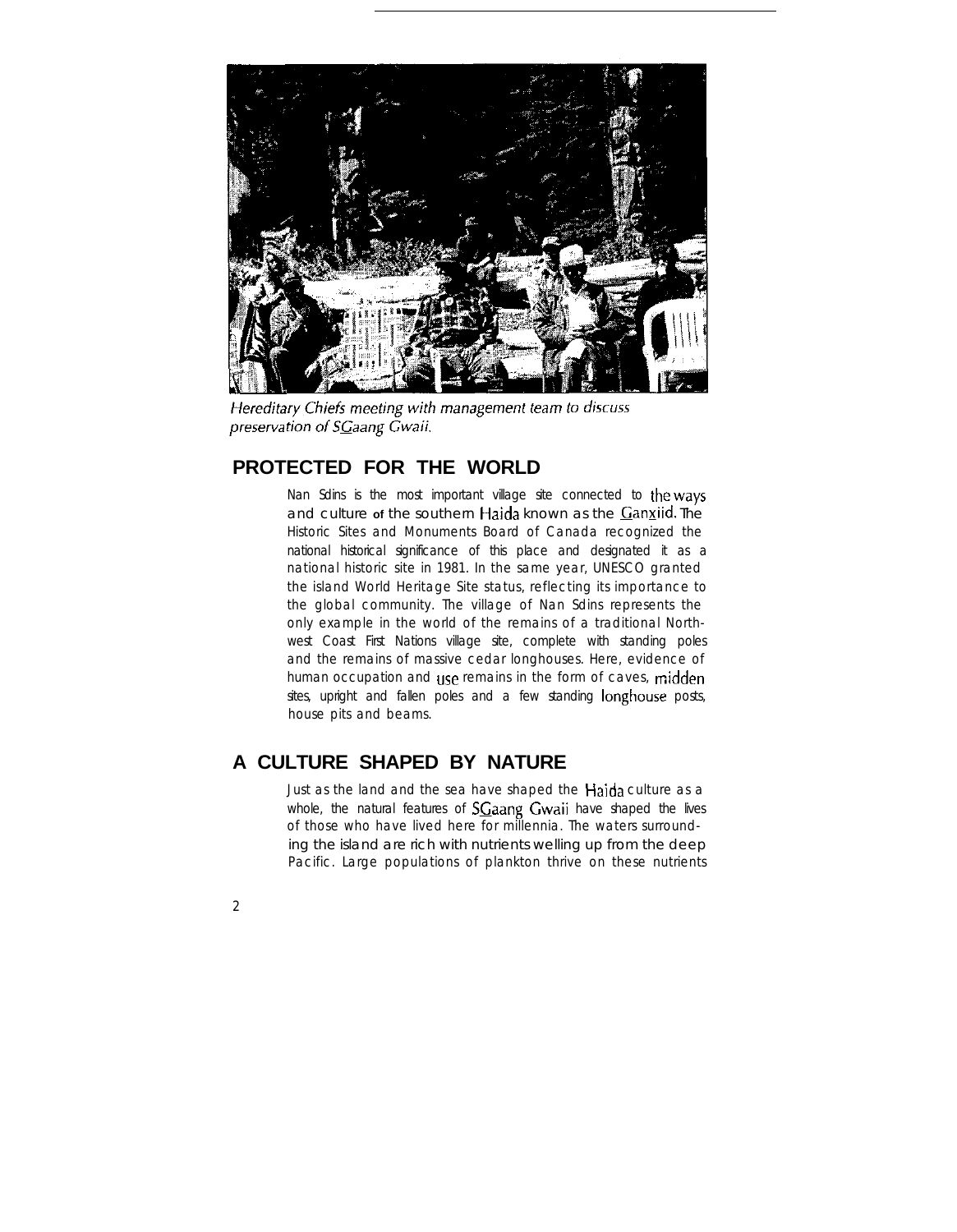and, in turn, become food for the shell and fin fish which are in their turn fed on by birds and mammals. The Haida are inextricably linked in this circle of life.

SGaang Cwaii consists of one larger island and 27 small islets. The main island is made up primarily of Triassic age volcanic rock, seen at the surface as a series of ridges and knolls. Toward the coastline of the island, the rock formations create an alternating series of bays and rocky outcrops and also surface to create small reefs and islets offshore-excellent habitat for the sea lions and seals hunted by the  $\frac{Ganx}{id}$  Haida. Much of the remaining coastline consists of a series of undulating ridges and exposed grassy knolls with a number of small cliffs facing the sea. These cliffs and the higher 30-40 m cliffs along the southwest side of the island could be used as lookouts and were part of a natural defense of the island against enemies. As you enter the forest from the beach, there is evidence of old shorelines in the form of cliffs and surge channels  $-$  the ground you're walking on was once below the surface of the ocean.

The isolation of this island group and the absence of mammalian predators make SGaang Cwaii an incredibly important seabird nesting area. Despite its small size, it supports amazing numbers<br>of **seabirds** - over 40,000 breeding pairs of 10 different species.



**Rhinoceros Auklet** 

Seven species nest on the main island, of which the Rhinoceros Auklet (20,600 pairs) and Cassin's Auklet (8,000 pairs) are most numerous. Their abundance and predictable **behaviour** during the breeding season (March-September) made them an easy source of food for the Haida. SGaang Cwaii also supports 16 species of forest songbirds as well as bald eagles, peregrine falcons, sharp-shinned hawks and saw-whet owls.

The size of the island and its isolation from other islands have had other effects. Smaller, more remote islands typically supportfewer species due to the distance over which animals and seeds must travel to colonize them. SGaang Cwaii is known to support only two land mammals -the deer mouse and river otter. Two species of marine mammal-pacific harbour seals and Northern sea lions - haul out on the rocky islets.

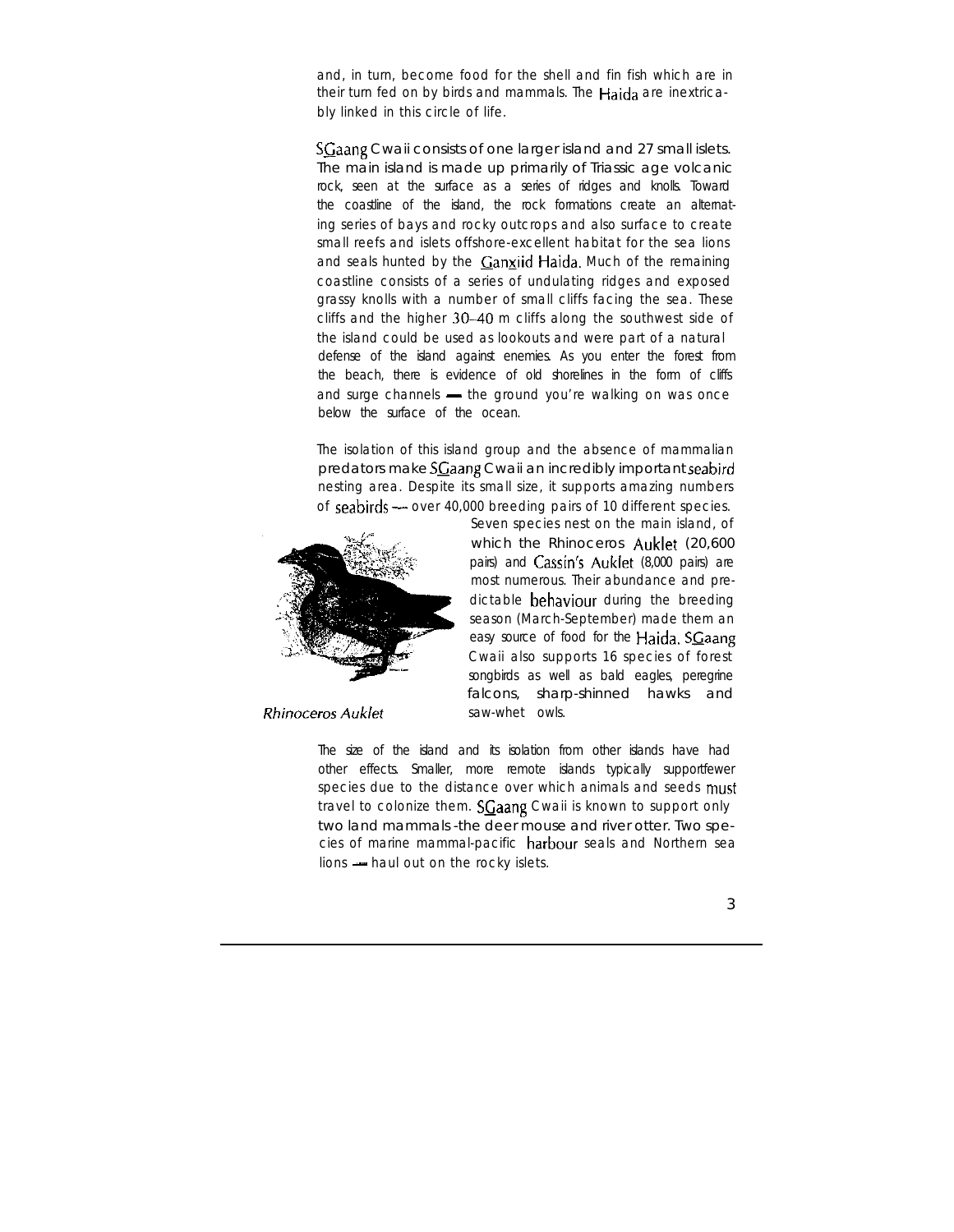# **THE CANXIID HAIDA**

Haida oral tradition and recent studies speak of more than 10,000 years of occupation of Haida Cwaii. For millennia, these seagoing people have traveled around these islands, over to mainland, and at least as far south as California in their large, distinctive canoes.

The people of  $SGa$ ang Cwaii are of a Haida sub-group called the Ganxiid Haida — remembered today as some of the fiercest Haida of Haida Cwaii. The records of Europeans in the 1700s indicate that the  $\frac{G}{dx}$  Haida were living in at least two dozen towns in the southern part of the islands. The history of the winter village of Nan Sdins extends back in time at least 2,000 years, and possibly much longer. It once had 20 houses and a population of approximately 300. Some houses could often shelter up to 30 or more individuals. The people, poles and houses at Nan Sdins include those of the original town of **SGaang** Cwaii 'Illnaagay and other lineages/families who gathered there for the winter, or who moved from other villages over time.



*Remaining comer posts of longhouse.* continued until 1795. But

First encounters with European traders in the late 1700s were peaceful but in 1791, the massacre of about 50 Ganxiid Haida by the English sea captain John Kendrick and the crew of the ship Lady Washington touched off a succession of retaliatory raids and killings which by far the deadliest blow

from contact with Europeans was the series of smallpox epidemics and other diseases - beginning in the 1830s and recurring periodically throughout the 19th century  $-$  that decimated the Haida population. The death of the majority of  $\mathcal{G}$ anxiid Haida from the epidemics reduced the population of Nan Sdins *to* the point that it was no longer viable as a permanent settlement after the 1880s. By 1884, the survivors were gradually migrating north, eventually settling in Skidegate.

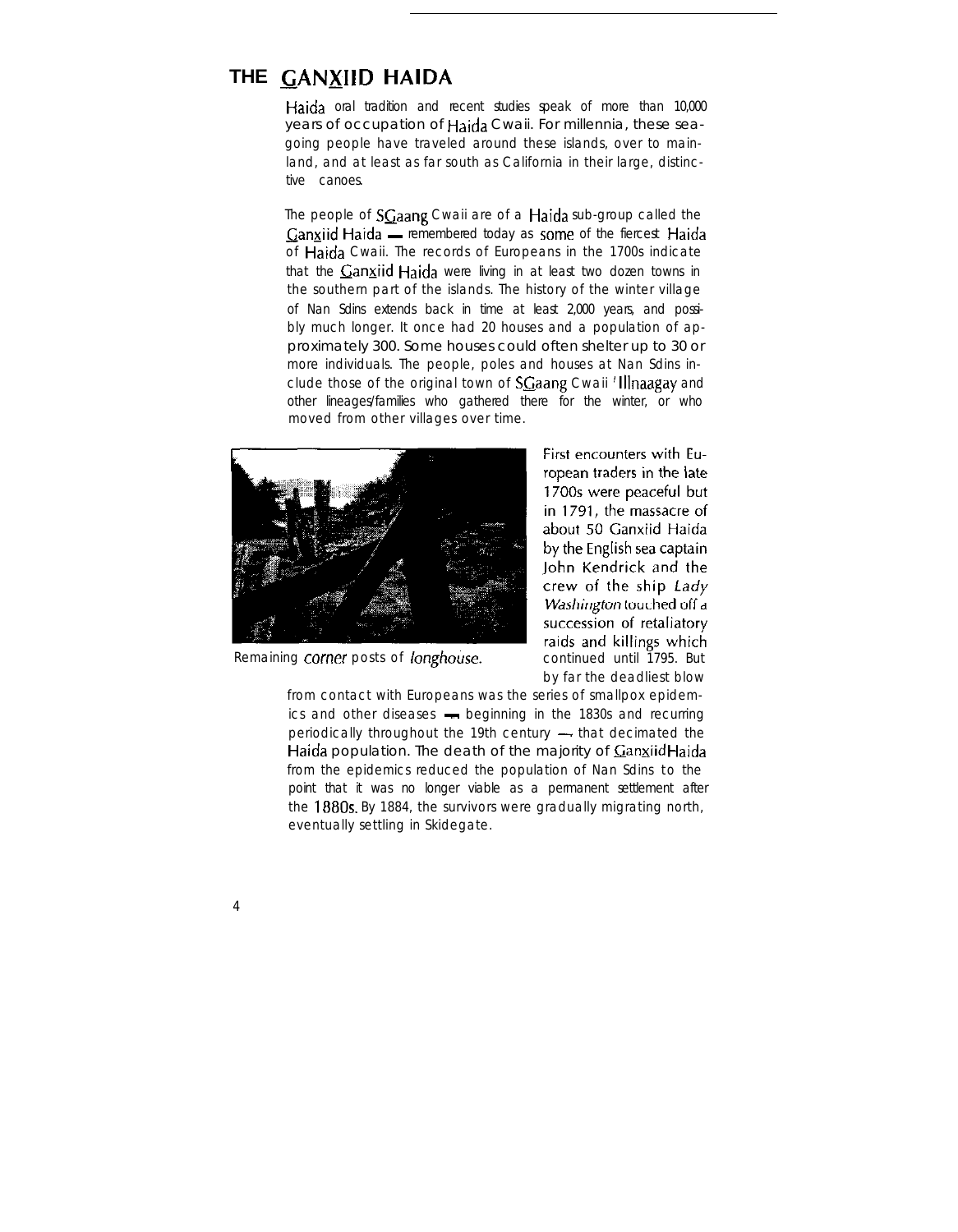# **HAIDA LINEAGES**

Haida divide themselves into two groups or *moieties:* the Ravens and the Eagles. The moieties function primarily for the regulation of marriage and the succession of rights and property. All marriage partners have to be chosen from the opposite moiety: if a man is an Eagle, his wife and children are Ravens. Each moiety is in turn subdivided into numerous smaller and more localized groups or lineages. Descent is determined matrilineally  $-$  through the mother's line. Therefore, it would be a chief's sister's son (his nephew) who would be first in line to inherit his chieftainship, rather than his own son.

Early histories of SGaang Gwaii say that the ruling village Chief at the time of European contact was Koyah (a mispronunciation of "Xoyah", meaning "raven"). In the last years before the **Canxiid** people moved north, the leadership of the village of SCaang Cwaii had passed to a chief of Eagle lineage named "Nan Sdins". The population of Nan Sdins village itself comprised several lineages, including families who had moved to SGaang Cwaii following the devastating impact of the epidemics.

Each lineage measured its wealth by the breadth of its access to such things as hunting lands and fishing streams, berry-picking areas or stands of fine timber. Right of access, not only to natural resources but to the supernatural as well, could be traced through a lineage's ancestry and history. incorporeal wealth such as dances, songs, crests and names handed down through the lineage were jealously guarded. The wealth of the individual was measured not by accumulation, but by distribution of property.

#### **VILLAGE LIFE**

Nan Sdins was primarily a winter village. From the spring into fall, families went to their various hunting, fishing and food gathering territories where they began preparing for the winter ahead. In the surrounding waters and on nearby rocks and islets, seals and sea lions were hunted. Cod, halibut and other marine life were harvested, and elaborate fish weirs provided all the salmon needed. The forest provided a bounty of food, medicine and the raw materials to build longhouses and craft the tools and housewares of everyday life.

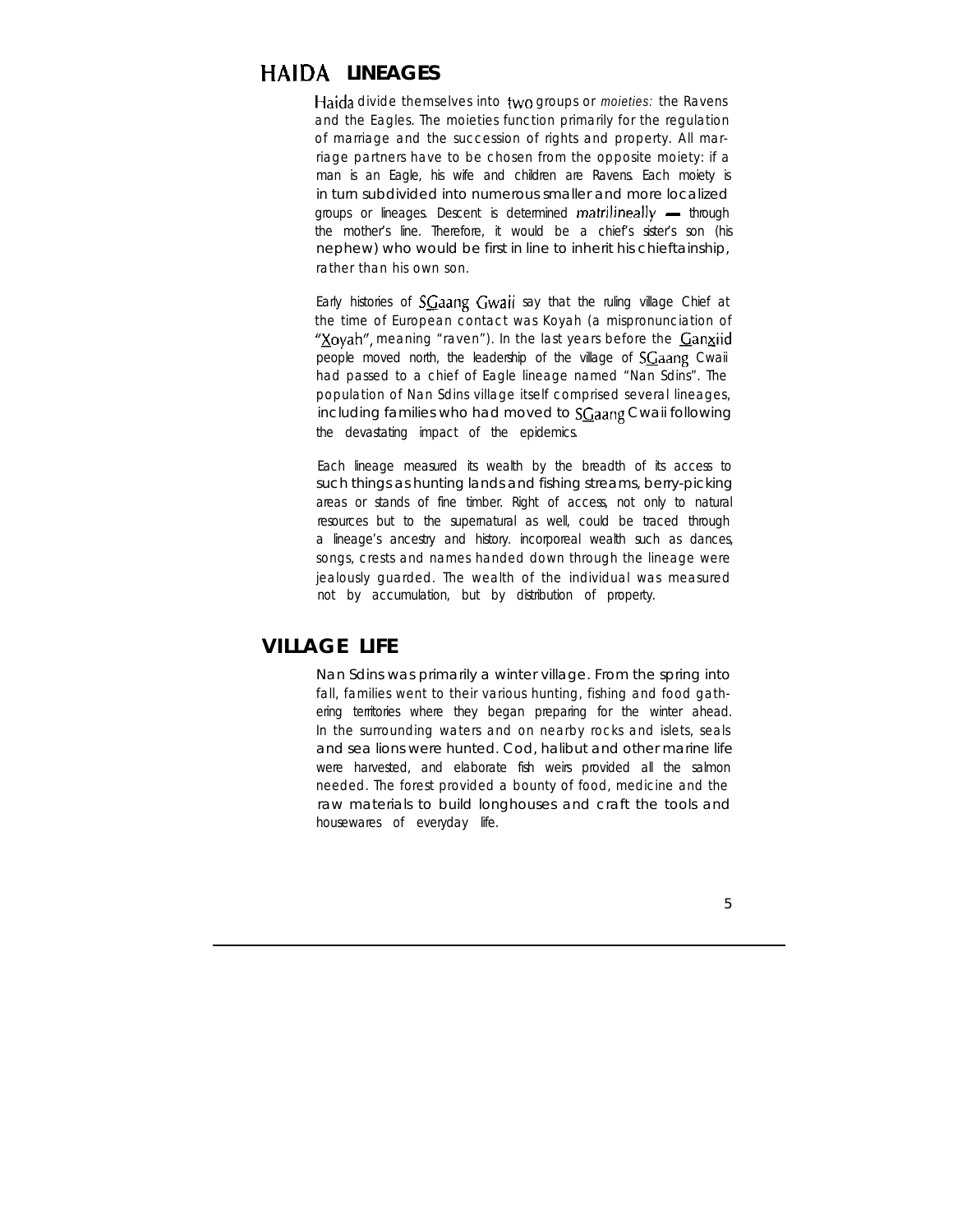

House 4/5: Crease House

| House 7:  | No nam  |
|-----------|---------|
| House 8:  | No nam  |
| House 9:  | No nam  |
| House 10: | People  |
| House 11: | Driving |
|           |         |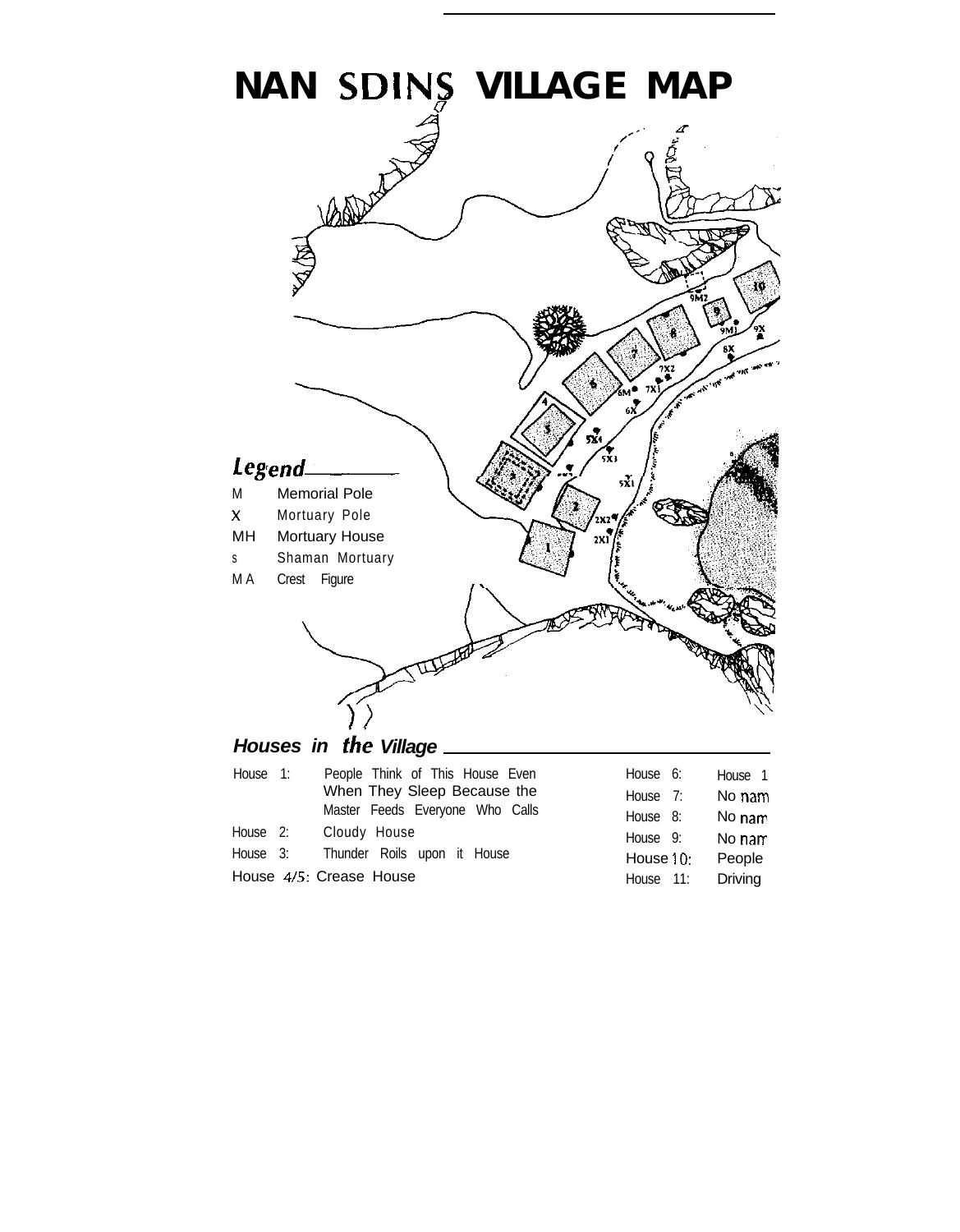

| hat is Always Shaking  | House 12: | Mountain House   |
|------------------------|-----------|------------------|
| recorded<br>е.         | House 13: | No name recorded |
| $\therefore$ recorded  | House 14: | No name recorded |
| recorded<br>۱e         | House 15: | No name recorded |
| Wish to be There House | House 16: | No name recorded |
| a Weasel House         | House 17: | Raven House      |
|                        |           |                  |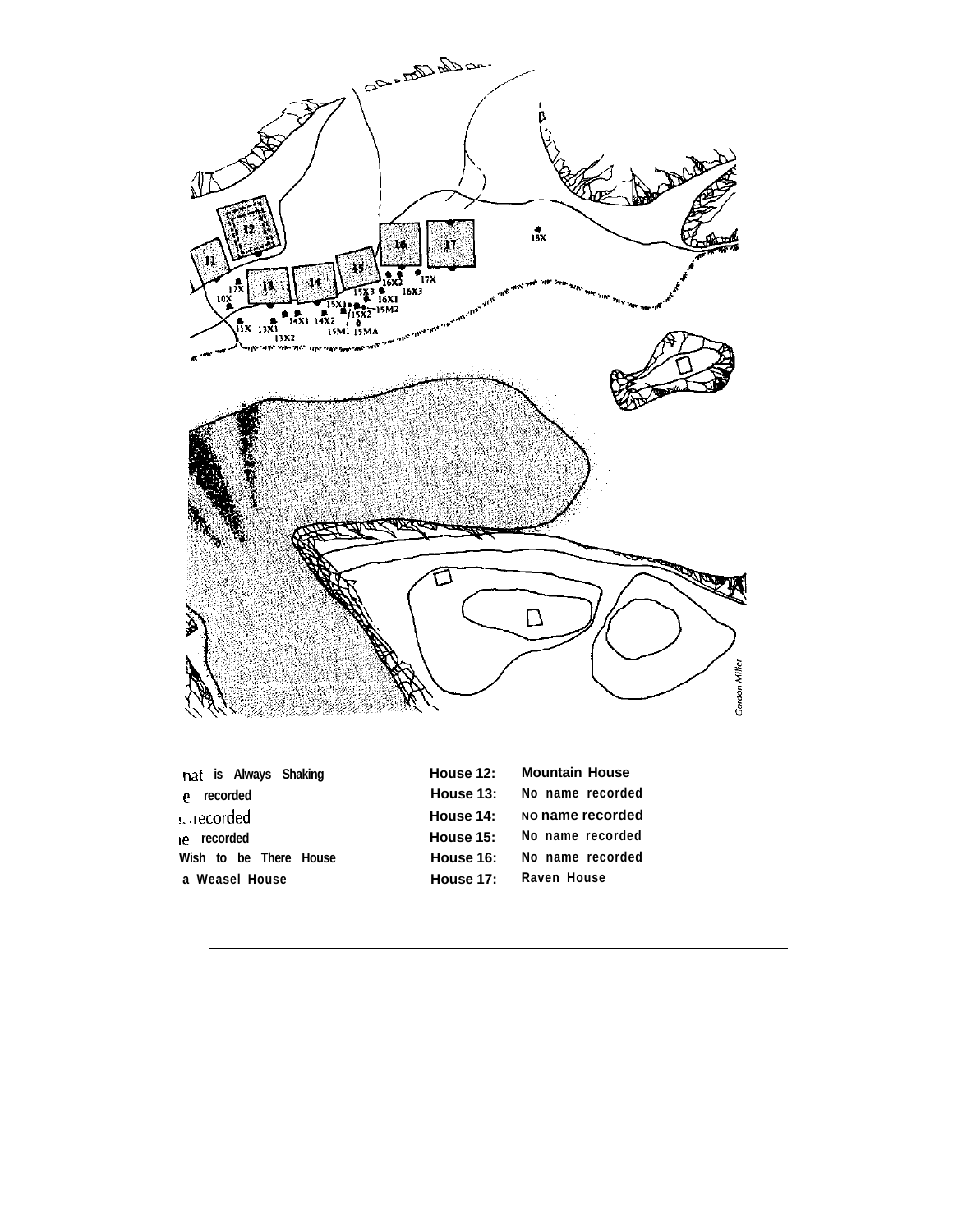In the winter months, the families would regroup at Nan Sdins. Potlatches and ceremonial feasts would be held. The potlatch tradition is one that confirms or asserts the status of the individual or commemorates important events: raising of a pole, building of a house, naming a chief's successor, marriages, and the like. Food and gifts are presented to guests in payment for witnessing the event. Songs and dances specific to each occasion were important parts of these gatherings.

In combination with the summer harvests from land and sea, SGaang Cwaii and surrounding areas provided almost all that was needed for everyday life. There was good shelter, and a water source running through the village, dammed to form a reservoir. Native crabapples - and apples from a single, introduced apple tree-added variety to the diet. Potatoes, acquired through trade routes from Southern tribes, were readily adopted as a staple food and as a trade item. The potato patch located at the south end of Nan Sdins village was quite large and productive. Today it is still visible-but overgrown with grass.

The oceans and forests of SGaang Cwaii provided an abundance of plants used for food, medicinal, practical or spiritual purposes. Berries, ferns, mosses, roots, leaves, barkand stalks all were used.



*Beaver carved on mortuary pole.*

Berries were picked and mashed into cakes, then dried and stored in boxes or preserved in eulachon grease in watertight boxes. Roots yielded medicines or were eaten. Certain leaves were used for storing or cooking foods. Some barks were used for medicine or eaten raw. Although the forests of SGaang Cwaii provided these riches, the young age of the forest --a result of repeated blowdowns caused by the exposed nature of the sitemeant that the large cedars in the quantities required for crafting houses, canoes and monumental poles would have been harvested from the more plentiful cedar stands on Moresby or Kunghit Islands.

The forests of  $SGa$ ang Cwaii are a typical mix of Sitka spruce, western hemlock and westem red cedar. Spruce is plentiful near the shore, especially along the more exposed

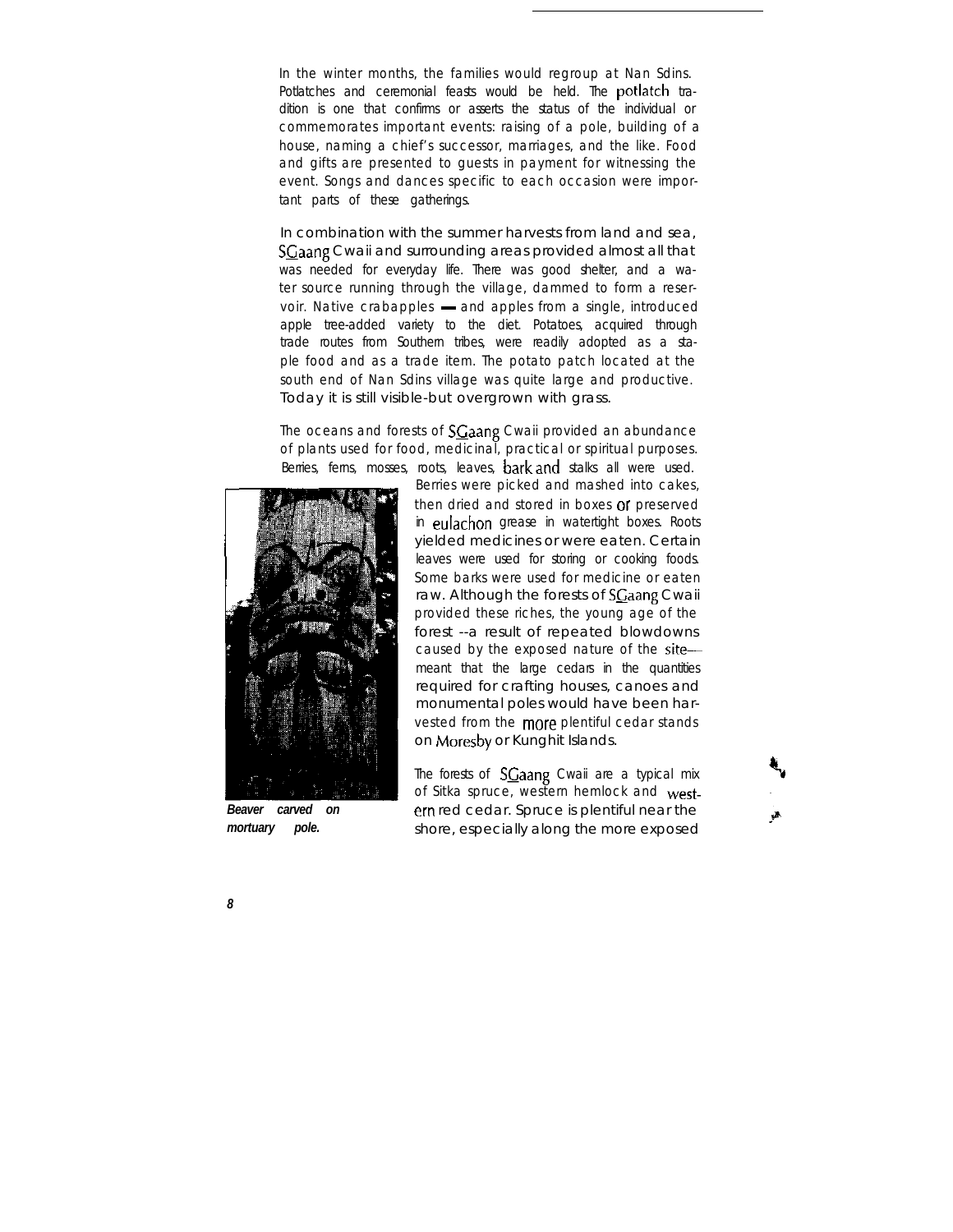

Standing mortuary poles.

west coast. Hemlock and red cedar are more abundant inland. Behind the village of Nan Sdins, there is a large uniform stand of younger cedar and hemlock that extends almost halfway across the island. It is probably the result of tree clearing by the villagers for firewood and other uses.

Because resources were so rich and food could be stored, there was plenty of time for craft, play, and exploration. Women gathered bark to make clothing, baskets, rope and other useful items, and were known to take part in trade. Men traded, carved, and painted artistic designs on their work and on the items made by women. These are just some of many activities that went on.

In general, Haida children began learning their life skills at an early age. Babies were dipped into the ocean before their eyes could open after birth, to keep the Haida people strong. As they grew older, they played games that taught them skills and allowed the elders to watch and observe which child excelled at what. Some children were born into hereditary positions, such as that of a chief. A child was raised from birth to be a chief when that was his destiny. A "historian" began at a very young age having to repeat word-for-word the histories of his people: the Haida had no written language; history was passed orally from generation to generation.

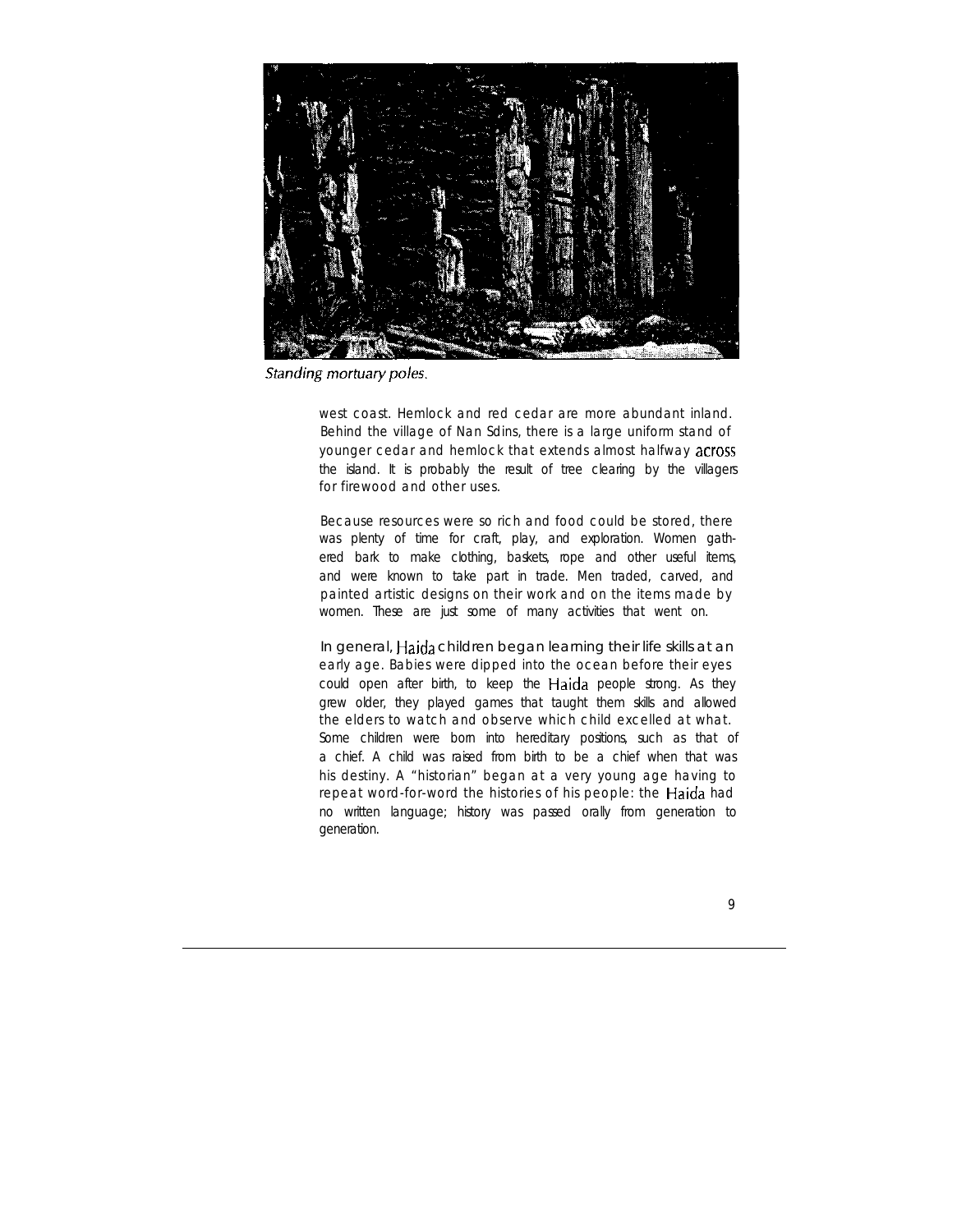### **THE POLES OF NAN SDINS VILLAGE**



Frontal, memorial, and mortuary poles are the three main types of poles carved by the Haida. Each pole, with its representations of human and animal figures, tells a story associated with an individual or family lineage. Some of the Nan Sdins poles were removed from SGaang Gwaii to locations in Prince Rupert (1938), and Victoria and Vancouver (1957). At the time of their removal, it was believed that it was the right thing to do to help conserve the remnants of what was perceived as a dying culture. But the Haida culture is a dynamic and living culture and efforts are now under way to repatriate these poles as well as other cultural objects. Those poles, along with those remaining on the island, provide the most complete documentation of the historic sculptural traditions of the Haida.

#### *House Frontal Poles*

The most obvious and detailed of the three types of poles, each tells a story of a family's history. Placed at the front of a house, a hole in its base served as the house entrance. There are no standing frontal poles left at SCaang Gwaii. They have either fallen over and returned to the earth, or were removed to museums. Frontal poles fell sooner than the other types of poles as the base was weakened by the hole cut through its base.

#### *Memorial Poles*

These poles were erected in memory of a deceased whose remains were deposited elsewhere or whose body was lost at sea. A single crest figure was carved at the base; at its top might be the figure of a raven or an eagle. In between these two figures, the pole might be left blank or be filled by potlatch cylinders. The number of potlatches hosted by the deceased during his lifetime were indicated by **potlatch** rings carved into the pole.

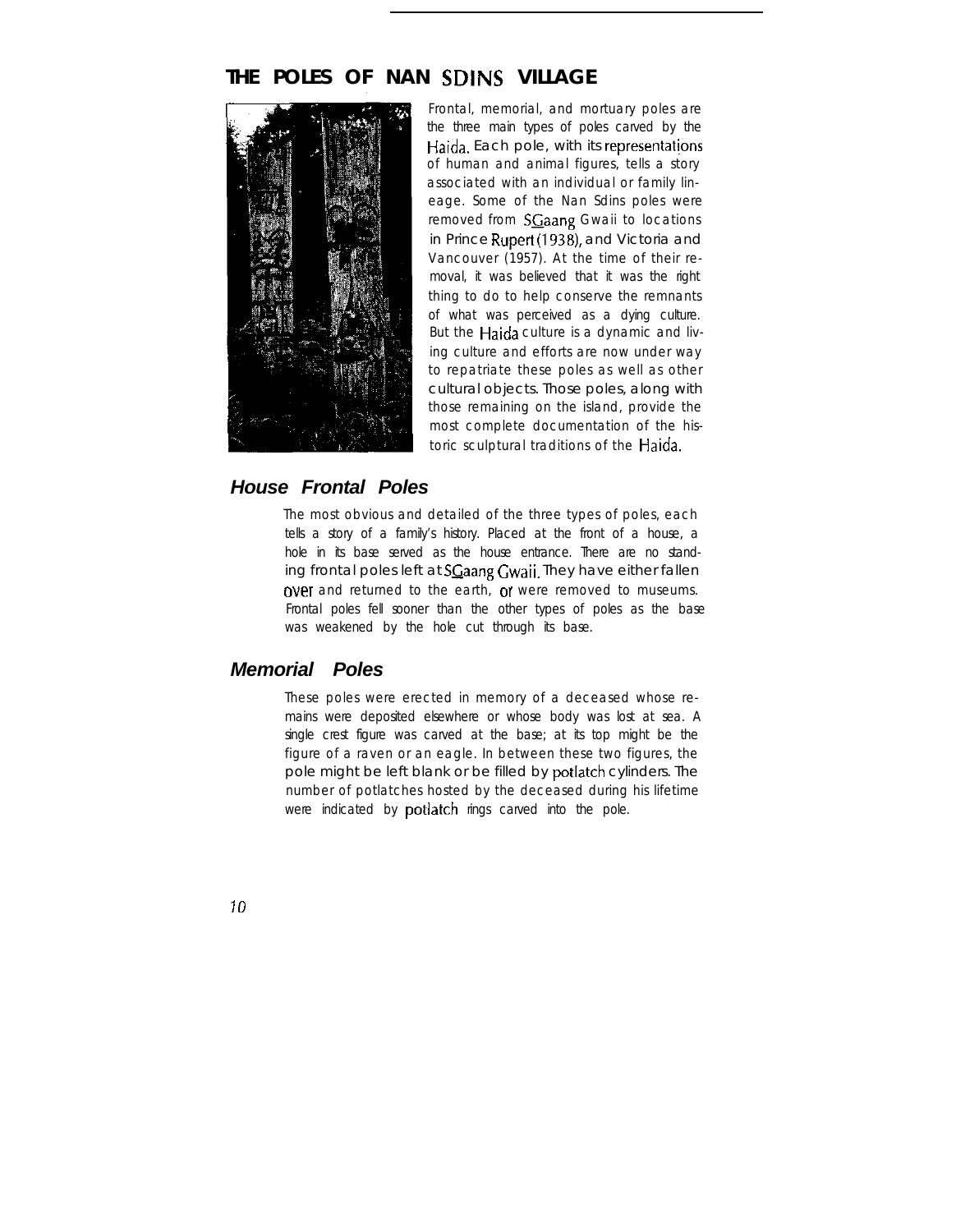#### *Mortuary Poles*



A mortuary pole was the grave of a high status person. The pole, carved with the crests of the deceased, had a cavity at the top where the body of the deceased would be placed, inside a bentwood box. A plaque, usually with a painted or carved design on it, was placed in front of this cavity to cover it from view. A board would be placed on top to keep rain out, and rocks placed on top of the board to stop the winds from blowing it away. Mortuary poles are considerably shorter than house frontal poles or memorial poles. They are carved with the stump of the tree serving as the top of the pole  $-$  inverted.

Top of mortuary pole.

#### *Pole Conservation Project*

The poles of Nan Sdins village will eventually return to the earth as part of the natural cycle of things. This is the way it should be. Haida elders have agreed, however, that the surviving poles of SCaang Gwaii may be stabilized to delay this inevitable fate. This



Conserving the poles at Nan Sdins.

is a formidable challenge. Conservation actions are guided by the principles that the least intrusive measures will be used to extend the life of the poles, and no action will be taken that is not reversible. The objective of conservation measures is to keep the poles standing as long as possible; once down on the ground, they deteriorate quickly.

The poles make ideal hosts for tree seedlings as well as salal bushes and other vegetation. Much of the damage suffered by the surviving poles was caused by this vegetation. The environment itself has been enlisted as a primary and self-sustaining agent for effective conservation. Damaging trees

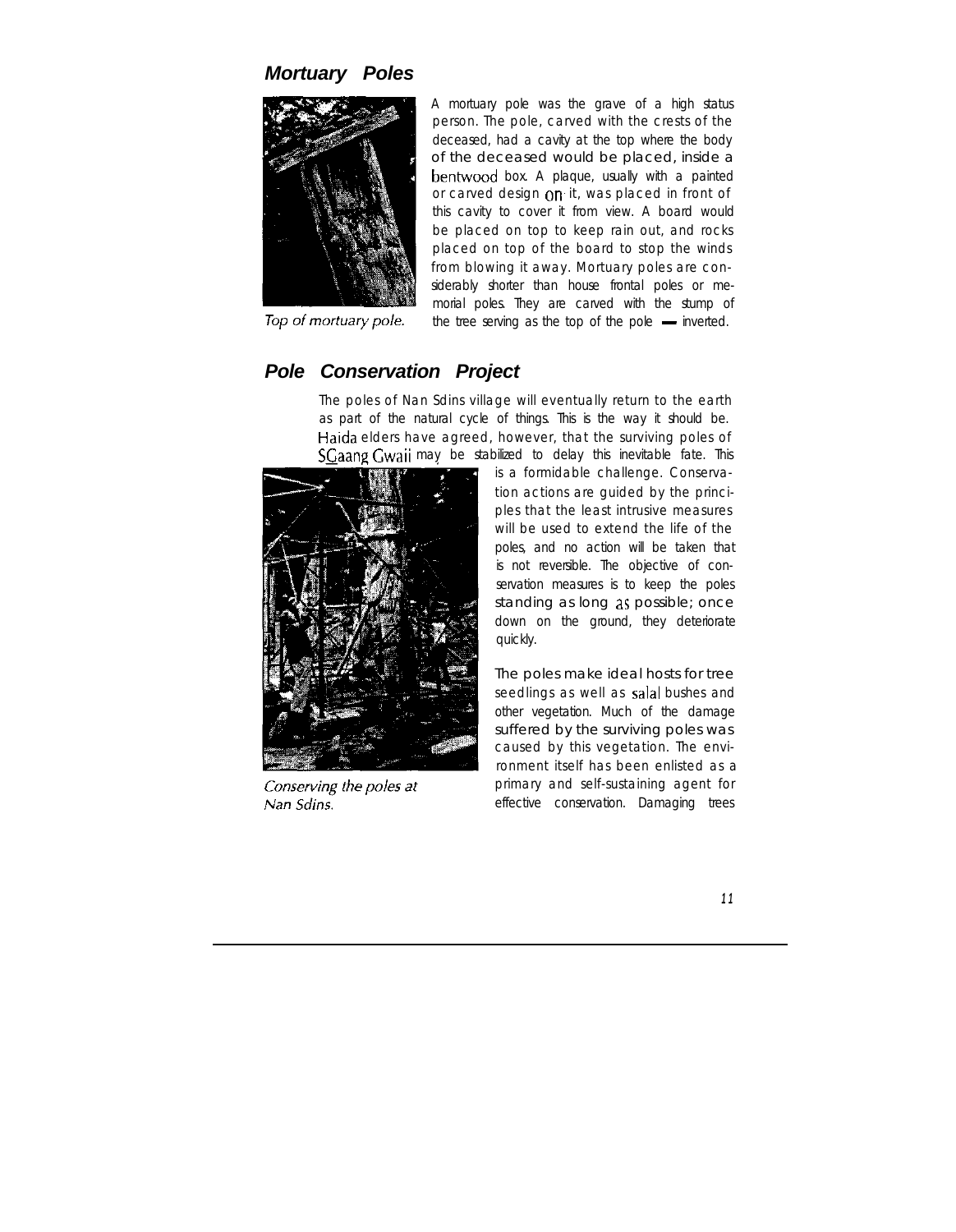were removed from the immediate vicinity but enough were left surrounding the site to provide an adequate wind break. Ultraviolet rays from the increased sunlight reaching the poles destroyed many of the **mosses** and lichens which grew on them, and their bleached exteriors then became a hostile environment against further deterioration. The area was ditched to drain wet areas. Soil and organic material from around the bases were removed and replaced with inert beach gravel.

In 1995, following consultation with hereditary leaders, a decision was made to straighten several of the poles. No project like this had ever been attempted before. Three poles were straightened using a unique cage and cable system. A fourth pole, not strong enough to handle the stress of being straightened, was braced instead. Photographic records are being kept of all the poles to monitor their condition over time.

#### **HOUSE REMAINS**

The Haida built two types of houses. In one, the basic support structure consisted of two parallel round beams set across two interior pairs of uprights. The second type had six beams on the roof and used more elaborate joinery in its construction. This latter type of construction is unique to the Haida.

When a high-ranking chief had accumulated the wealth required to raise a house, he contracted people of the opposite moiety to assemble the materials required for construction. The Chiefwould oversee the entire building of his house. The scale of construction



accomplished in a short time was seen as a direct reflection of the workforce the chief could  $muster$  an indication of his prestige.

The plank walls on each house were moveable and could be used for other structures during the

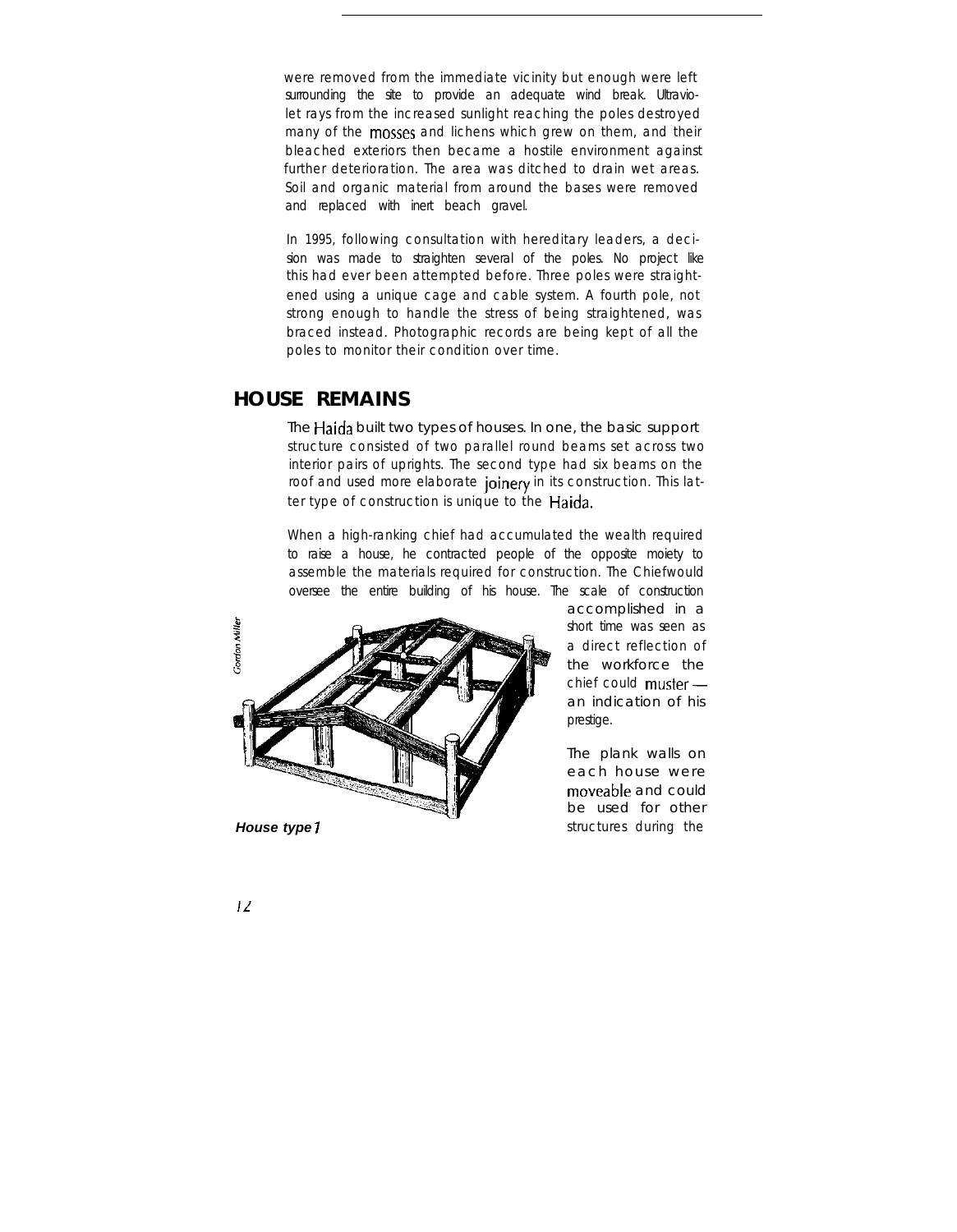summer camp months. The entrance into the house was usually through the frontal pole but there was often a back door for quick escapes or for removing the dead. A deep pit, descending in platformed stages from the outer walls towards the centre of a house, served as the ceremonial centre of a village. Usually the only house with this feature in a village was that of the village chief.



Today at Nan Sdins you can still see two obvious house pits, house-posts interlocked with gables, beams that once supported a roof but are now resting on the ground, and slight imprints in the ground from other longhouses.

### **RESTORING NATURE'S BALANCE**

The thick understory of grasses, wildflowers and shrubs typical in coastal areas is mostly absent on  $SGa$ ang Gwaii. The forest floor is mostly bare soil or moss while the coastal bluffs are covered in hardy grasses and sedges. There are a few areas of thick salal and salmonberry, particularly along cliff edges on the east and west coasts. Huckleberry is scattered throughout the interior of the island.



Tidal flats in front of Nan Sdins village.

However, much of the forest understory is virtually absent on SCaang Cwaii as a result of the grazing and browsing of the Sitka blacktail deer popula-<br>tion — a species introduced to Haida Cwaii in the 20th century. With no predators, the deer population ex-

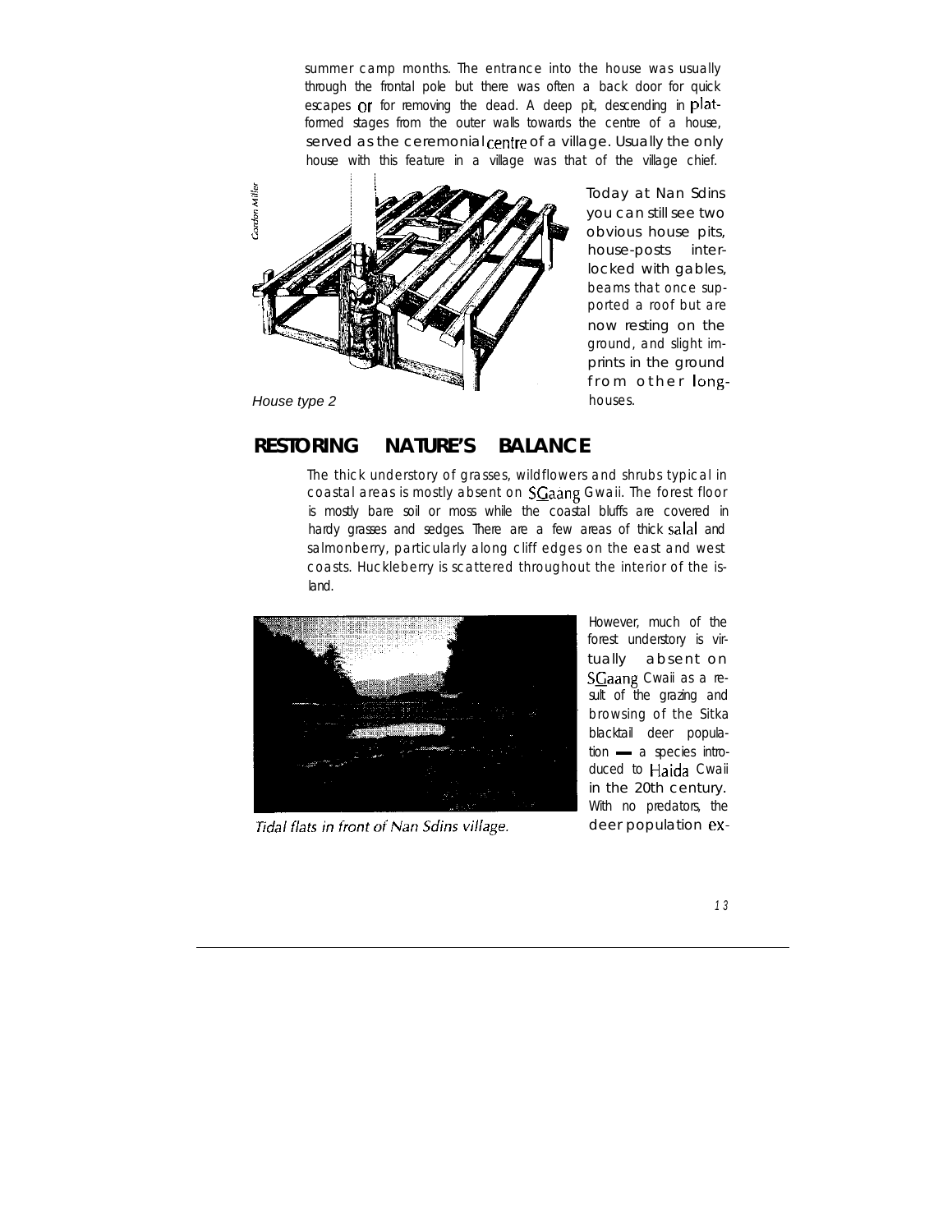

Nan Sdins village site.

ploded throughout the islands. Birds and other small animals which live in the understory were being affected. The deer were also damaging the cultural features of Nan Sdins by browsing on vegetation growing on the poles and by walking on downed or leaning poles to get at the vegetation. As part of an islands-wide research program into their impact on forest ecosystems on Haida Cwaii, deer have been eliminated from SCaang Cwaii.

Prior to their removal in 1998, a monitoring program was put in place to find out to what extent forest and shoreline vegetation would recover from decades of browsing by the deer. Shoreline communities are believed to have been particularly hard hit and to have lost many of the flowering plants and shrubs one would expect to find on SGaang Gwaii. Vegetation plots were established and detailed measurements are showing that there is a tremendous variety of plants on the islands in addition to the mossy cover common on the forest floor, although they are restricted to inaccessible cliffs or to the protection afforded by fallen trees or other obstacles. After only a short recovery time, it is becoming obvious that if deer are controlled, many species, both plant and animal. will return and thrive.

1 4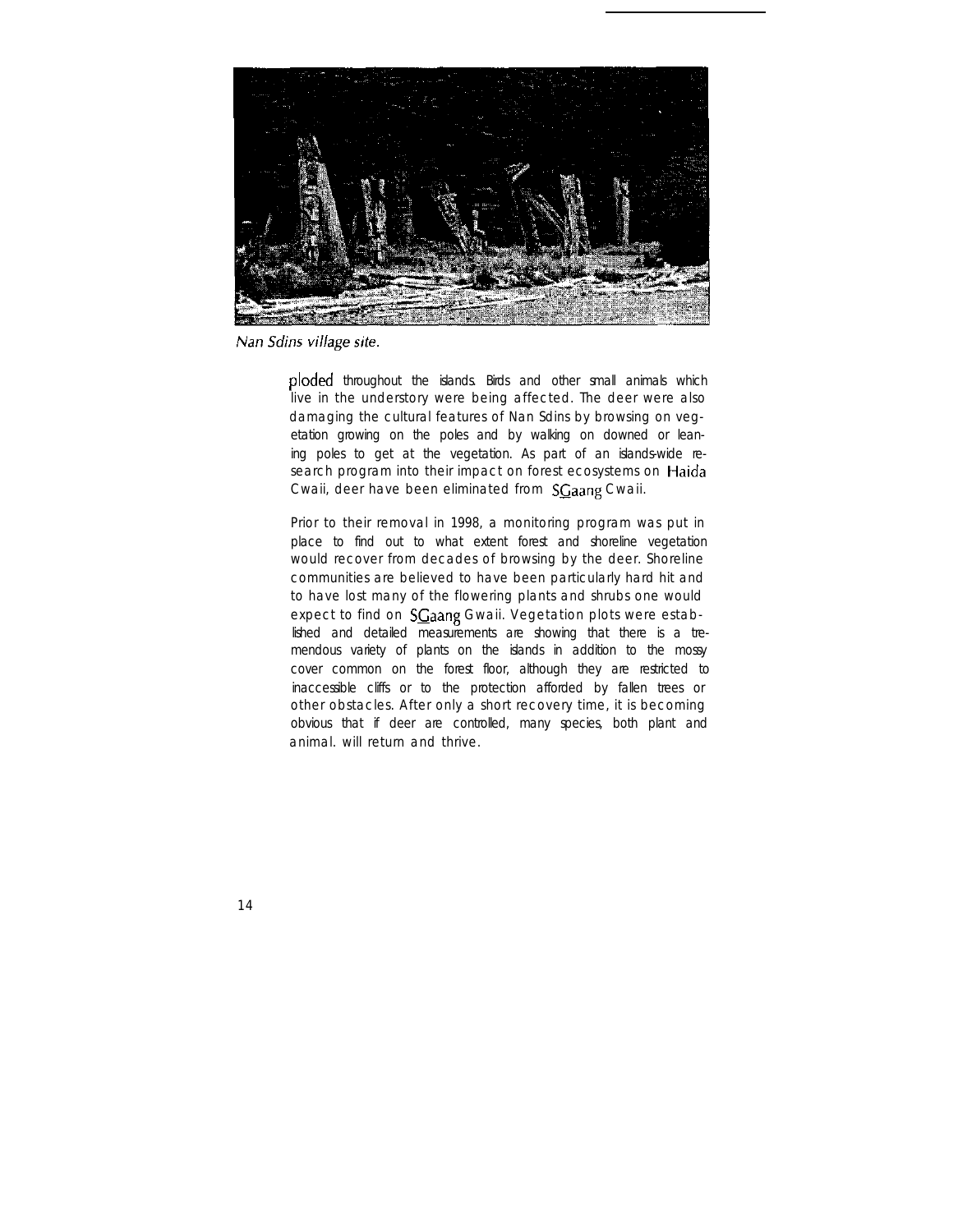# **Checklist of Wildlife found on SGaang Cwaii**

#### *Burrow Nesting Birds Surface Nesting Birds*

- Cl Fork-tailed Storm-petrel
- **Q** Leach's Storm-petrel
- **D** Horned Puffin
- **Q** Ancient Murrelet
- **Q** Cassin's Auklet
- Rhinoceros Auklet
- 0 Tufted Puffin

# **Other Types of Birds**

- **D** Bald Eagle
- 0 Raven
- **Q** Chestnut-backed Chickadee
- **Q** Swainson's Thrush
- **Q** Oranged-crowned Warbler
- **D** Fox Sparrow
- **Q** Red Crossbill
- **Q** Pine Siskin
- Red breasted Sapsucker
- **Q** Northwestern Crow
- O Varied Thrush

#### **Mammals**

- **Q** Sitka Deer
- **Q** River Otter
- 0 Harbour Seal
- O Northern Sealion
- **Q** Deer Mouse
- Great Blue Heron
- **D** Marbled Murrelet
- 0 Winter Wren
- 0 HermitThrush
- **Q** Townsend's Warbler
- **D** Saw Whet Owl
- Cl Kingfisher
- □ Sharp-shinned Hawk
- 0 Pacific Slope Flycatcher
- **D** Brown Creeper

- **Q** Pelagic Cormorant
- **Q** Glaucous-winged Cull
- Pigeon Guillemot
- **Q** Oystercatcher